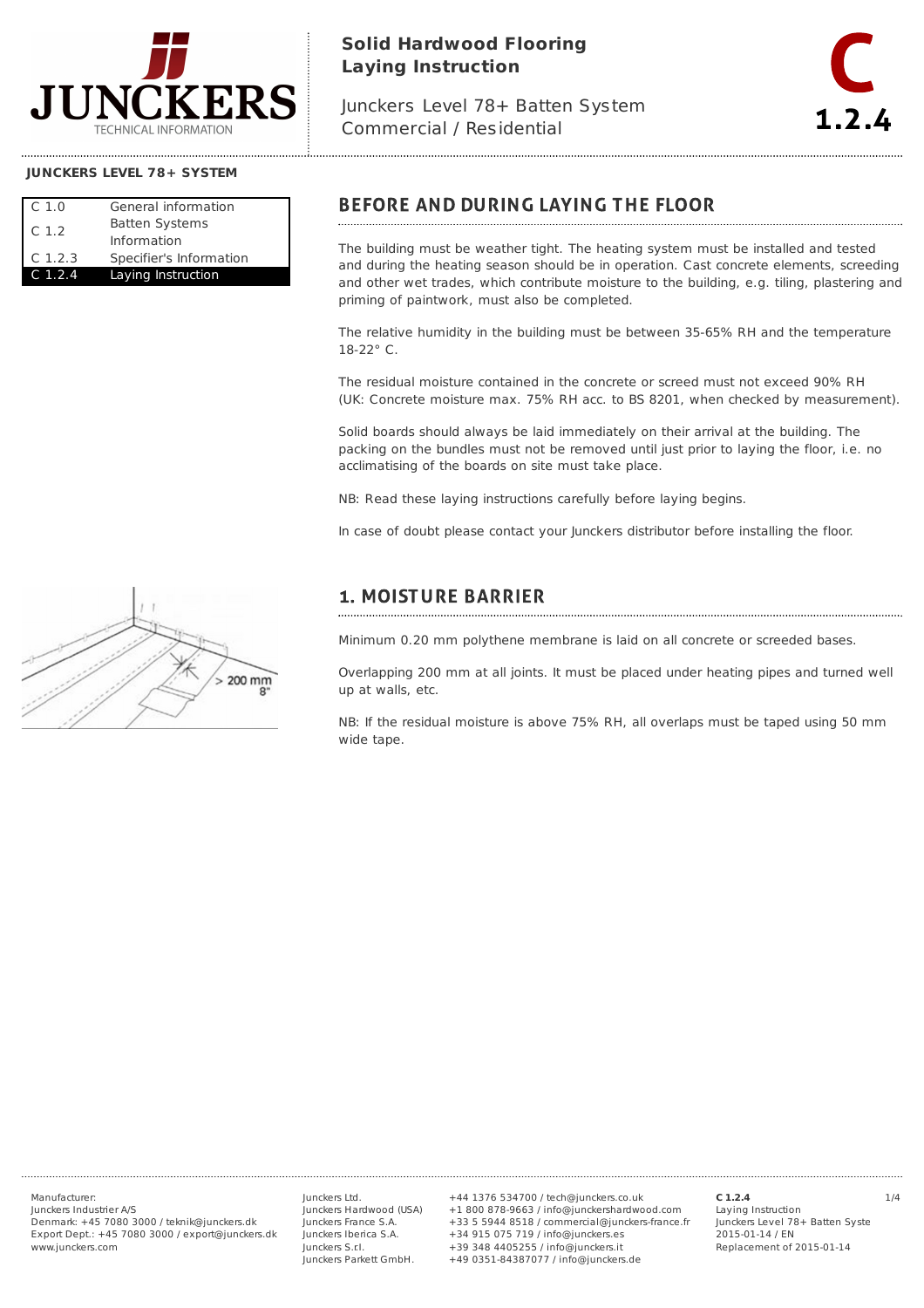





## **2. LAYING OUT BATTENS**

Battens must be dry, straight and without bowing or twisting. Battens must be spaced at correct intervals. The batten centres, B and C, are determined according to the use of the floor, the expected loads and type of floor (20.5 mm Plank or 22 mm 2-strip):

Residential buildings:

20.5 mm Planks:  $B = 500$  and  $C = 400$  mm. 22 mm 2-strip boards:  $B = 600$  and C 500 mm.

Distance (D) from wall to first batten max. 80 mm.

Batten end joints must be staggered (A) minimum 600 mm from the neighbouring row and must only be in a line if well connected together. Distance from batten ends to walls must be minimum 10 mm.

In commercial buildings the batten centres must be reduced according to the stipulated load class, **see C 1.0 - Load classes and C 1.2.1 – Table 3**.

### **3. LAYING OUT BATTENS**

If laying through doorways or similar always use at least 3 battens projecting through doorways.

Hot as well as cold water pipes must be insulated with minimum 20 mm insulation or similar.



 $3.1$ 



| <b>Battens</b> | <b>Residential</b> |           | Commercial |           |
|----------------|--------------------|-----------|------------|-----------|
| hxw<br>(mm)    | (mm)               | в<br>(mm) | А<br>(mm)  | в<br>(mm) |
| $39 \times 40$ | 550                | 500       | 440        | 400       |
| $63 \times 40$ | 890                | 800       | 780        | 700       |

**4. LEVELLING OF BATTENS** 

Battens are levelled to a flatness tolerance of 2 mm under a 1.5 m straight edge (UK: 3 mm under a 2 m straight edge).

Centre distance between packing material according to batten dimensions and the use of the floor, see table in Fig. 4.

Centre distance (A) is used in middle batten areas and centre distance (B) at batten end joints and at batten ends. Batten end joints must be supported by two packings.

At walls, etc. the distance (C) from batten ends to the centre of the first packing must be maximum 80 mm.

Junckers Industrier A/S Denmark: +45 7080 3000 / teknik@junckers.dk Export Dept.: +45 7080 3000 / export@junckers.dk www.junckers.com

Junckers Ltd. Junckers Hardwood (USA) Junckers France S.A. Junckers Iberica S.A. Junckers S.r.I. Junckers Parkett GmbH.

Manufacturer: 2/4 +44 1376 534700 / tech@junckers.co.uk +1 800 878-9663 / info@junckershardwood.com +33 5 5944 8518 / commercial@junckers-france.fr +34 915 075 719 / info@junckers.es +39 348 4405255 / info@junckers.it +49 0351-84387077 / info@junckers.de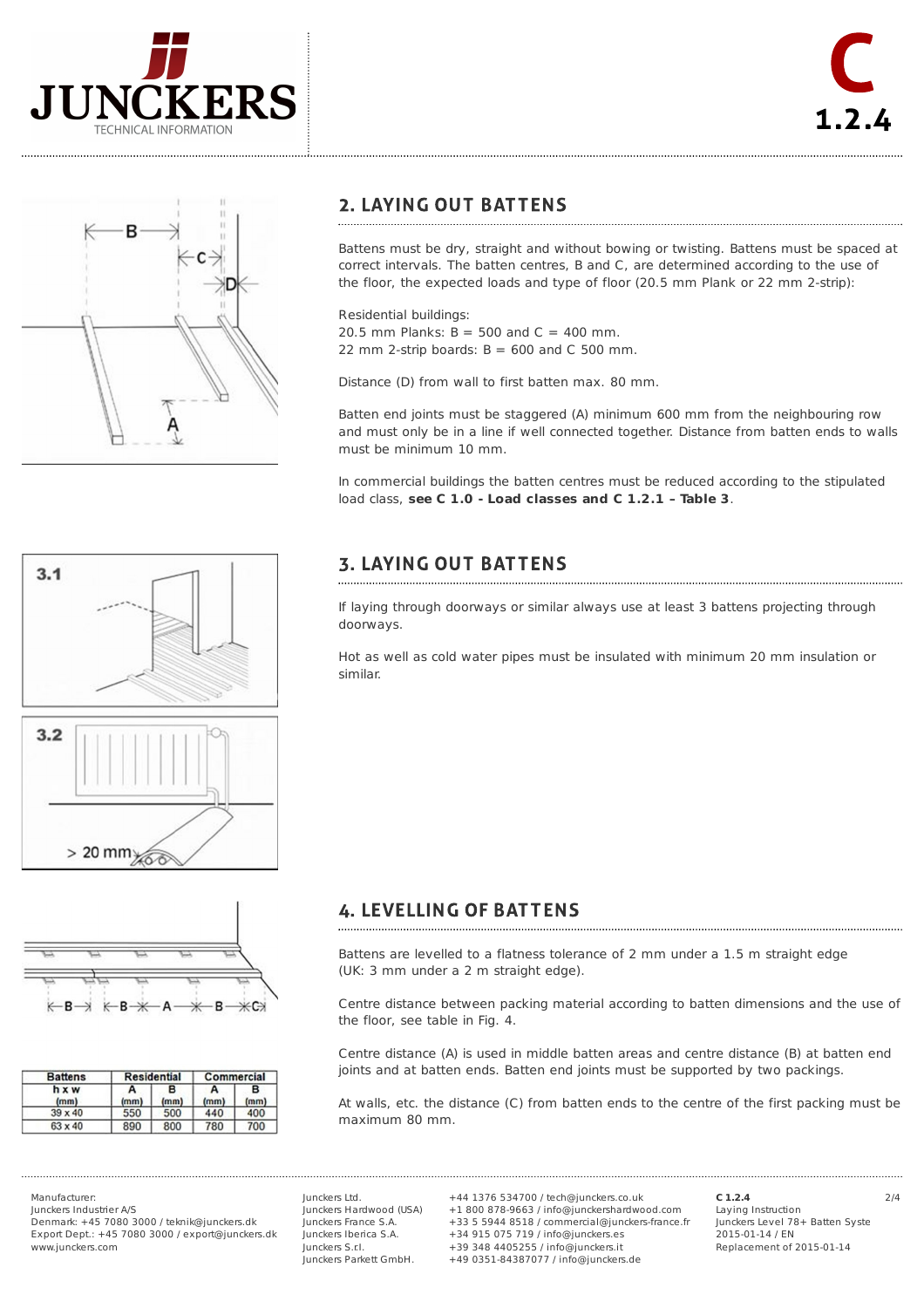



## **5. PACKING MATERIAL**

Junckers DuoWedges are clicked onto the battens in accordance to centre distances in section 4.

Junckers DuoWedges are used alone or in combination with bases, **Fig. 5 (A)**, and/or Junckers Stepsound Reducer, **Fig. 5 (B)**.

Bases are available in 20, 30, 40 and 50 mm height. Only 2 bases per wedge are allowed.

All batten joints must be supported by two wedges.

NB: Do not exceed the maximum position, **see Fig. 5**, when levelling.



# **6. LAYING OF BOARDS**

Lay the boards in a random joint pattern. Distribute the header joints as far apart as possible. However, the distance between board joints in two successive rows should be at least 250 mm. Stave joints in one row of boards should not be in line with stave joints in a neighbouring row, but must be spread as far as possible (min. 50 mm).

Expansion gaps to walls and fixed installations must be 1.5 mm per running metre of floor width on each side (A), and 1.0 mm per running metre of floor length at each end (B), all with a minimum size of 12 mm (UK: 15 mm).

Board end joints may occur in between battens but no more than for every third board.

Cut the last row of boards to form the correct size of expansion gaps at the wall (A).

For floors over 12 m wide it is recommended to start from the centre using a loose tongue to join the central boards together.



## 7. 10-BOARD RULE

To avoid as far as possible stress, distortion or gaps in the floor due to fluctuations in the climatic conditions in the building, the boards must be laid according to the 10-board rule which indicates the width of 10 boards when laid.

The 10-board measurement is based on the expected maximum relative humidity of the building when in use. E.g. an expected relative humidity of max. 65% RH will normally require a 10-board measurement of approx. 1293 mm.

For ship's decking with neoprene always use a 10-board measurement of 1298-9 mm which slightly compresses the neoprene strip during installation.

In case of doubt please contact Junckers Technical Service.

Junckers Industrier A/S

Denmark: +45 7080 3000 / teknik@junckers.dk Export Dept.: +45 7080 3000 / export@junckers.dk www.junckers.com

Junckers Ltd. Junckers Hardwood (USA) Junckers France S.A. Junckers Iberica S.A. Junckers S.r.I. Junckers Parkett GmbH.

Manufacturer: 3/4 +44 1376 534700 / tech@junckers.co.uk +1 800 878-9663 / info@junckershardwood.com +33 5 5944 8518 / commercial@junckers-france.fr +34 915 075 719 / info@junckers.es +39 348 4405255 / info@junckers.it +49 0351-84387077 / info@junckers.de